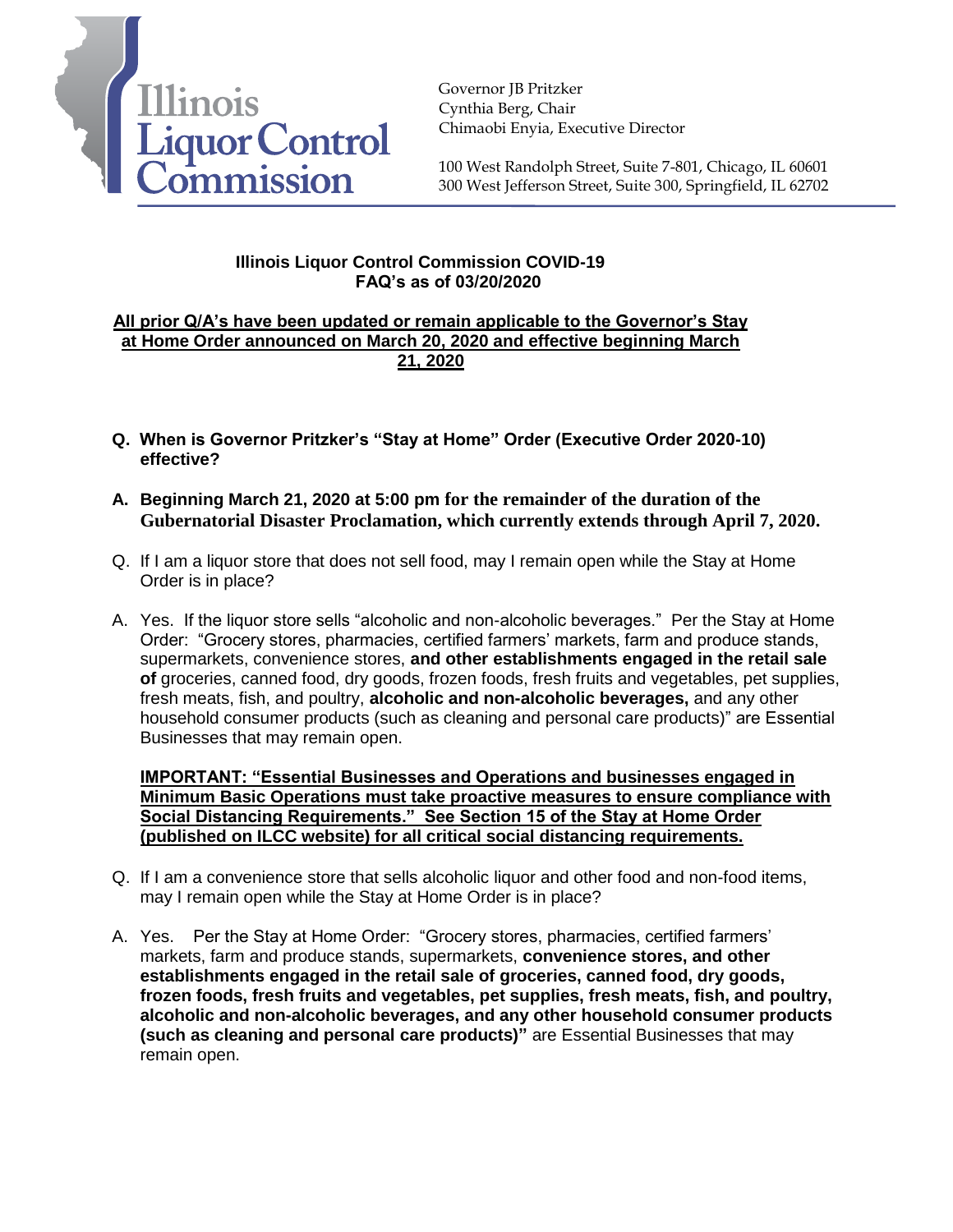## **IMPORTANT: "Essential Businesses and Operations and businesses engaged in Minimum Basic Operations must take proactive measures to ensure compliance with Social Distancing Requirements." See Section 15 of the Stay at Home Order (published on ILCC website) for all critical social distancing requirements.**

- **Q.** Can a restaurant/bar/brew pub/distiller pub, etc. continue to sell for off-premises consumption, for curbside pickup, for drive-through service, for home delivery, or through other similar mechanisms of sale and delivery?
- A. Yes. Subject to local liquor commission authority, all license holders having the authority to sell alcoholic liquor at retail may continue to sell and deliver alcoholic liquor for off-premises consumption.

Per the Stay at Home Order **"**Restaurants and other facilities that prepare and serve food, but only for consumption off-premises, through such means as in-house delivery, third-party delivery, drive-through, curbside pick-up, and carry-out" are Essential Businesses. This would include delivery of alcoholic liquor only.

- **Q.** As a distiller, may I convert my business to manufacturing hand sanitizer and continue to operate after the Stay at Home Order.
- A. Yes. A distiller making hand sanitizer is an Essential Business per the Stay at Home Order:

"Manufacturing companies, distributors, and supply chain companies producing and **supplying essential products** and services in and for industries such as pharmaceutical, technology, biotechnology, healthcare, chemicals **and sanitization**, waste pickup and disposal, agriculture, food and beverage, transportation, energy, steel and steel products, petroleum and fuel, mining, construction, national defense, communications, as well as products used by other Essential Businesses and Operations.

Distillers must abide by federal distilled spirits plan guidelines as stated in this bulletin: [https://protect](https://protect-us.mimecast.com/s/WHTXCXDngEt4vR8qH6qsb1?domain=fda.gov)[us.mimecast.com/s/WHTXCXDngEt4vR8qH6qsb1?domain=fda.gov.](https://protect-us.mimecast.com/s/WHTXCXDngEt4vR8qH6qsb1?domain=fda.gov)

Distillers are also required to abide by any other relevant state and local law.

- **Q**. Can an on-premise ONLY liquor license holder sell for off premise consumption and deliver alcohol?
- **A.** Yes, if authorized by the Local Liquor Control Commission and if licensee abides by offpremises sales rules including selling alcoholic liquor in the original container only.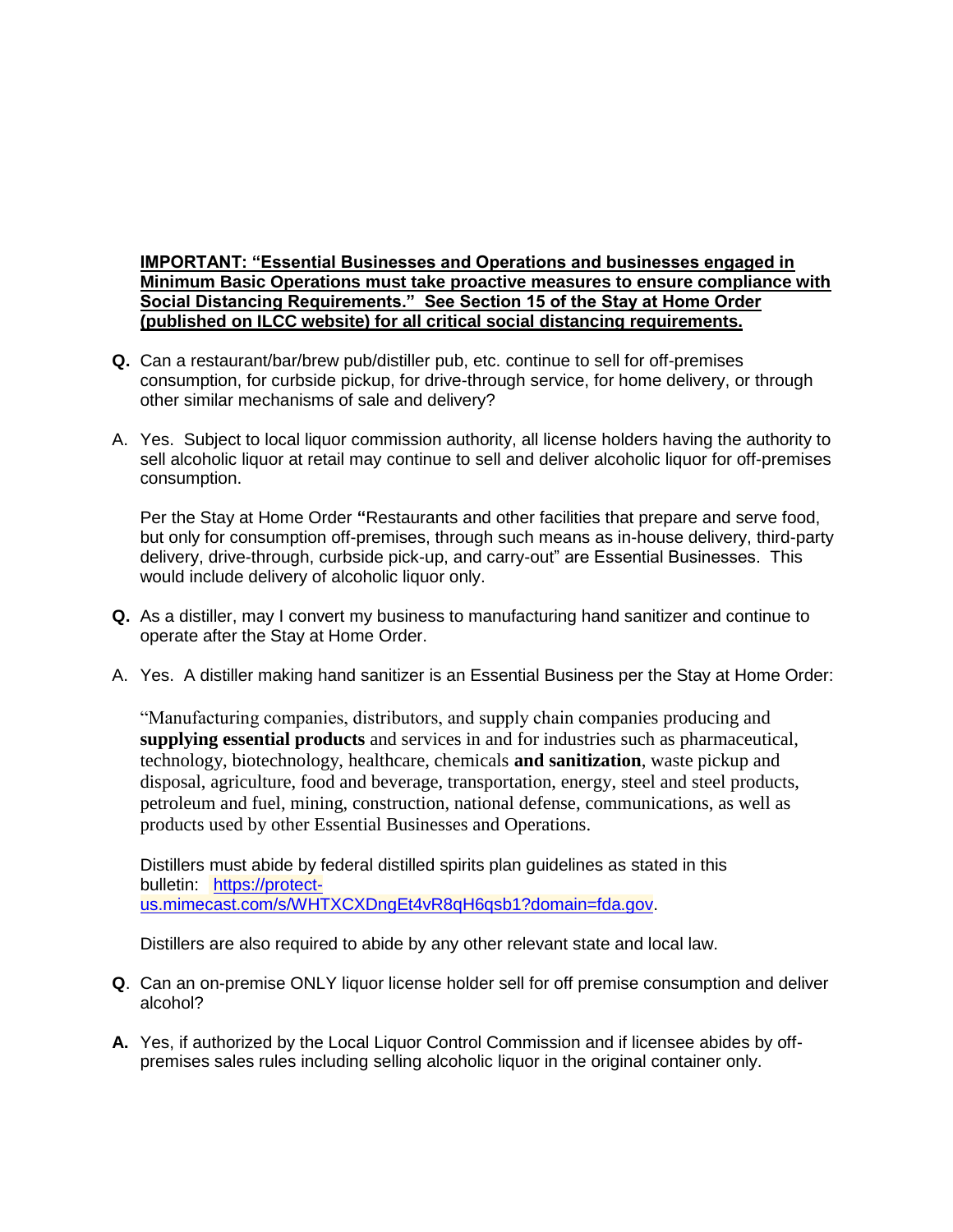- **Q.** Can an on-premise ONLY liquor license holder allow customers into premises for video gaming?
- **A.** No, pursuant to an [order](mailto:https://www.igb.illinois.gov/FilesPressReleases/IGB%20announces%20suspension%20of%20video%20gaming%20due%20to%20CO.pdf) issued by the Illinois Gaming Board, all licensed video gaming operations must cease 9pm on March 16, 2020.
- **Q.** I have a private party scheduled at my licensed venue, ex: wedding. Do those events need to be cancelled?
- **A.** Yes.
- **Q.** Are we allowed to receive liquor deliveries during the 2 weeks we are closed?
- **A.** Yes, but product returns for beer are permitted no later than March 23, 2020. Product returns for wine and spirits are not permitted.
- **Q.** Do we need to contact our vendors to make sure they do not deliver to our bar or restaurant?
- **A.** If you choose not to accept deliveries, please contact your distributor and make all necessary arrangements.
- **Q.** Are golf courses, social clubs, and private clubs with on-premises liquor licenses allowed to remain open?
- **A.** No. "All places of public amusement, whether indoors or outdoors, including but not limited to, locations with amusement rides, carnivals, amusement parks, water parks, aquariums, zoos, museums, arcades, fairs, children's play centers, playgrounds, funplexes, theme parks, bowling alleys, movie and other theaters, concert and music halls, and country clubs or social clubs shall be closed to the public."
- **Q.** Are alcohol tastings still permitted at a bar, restaurant, or other off-premise retail locations?
- **A.** No.
- **Q.** Can on-premise licensed establishments have private meetings, private events, weddings etc.?
- **A.** No, all on-site premises consumption is suspended.
- **Q.** Can on premise licensed establishments have private events if the event brings their own alcoholic beverages?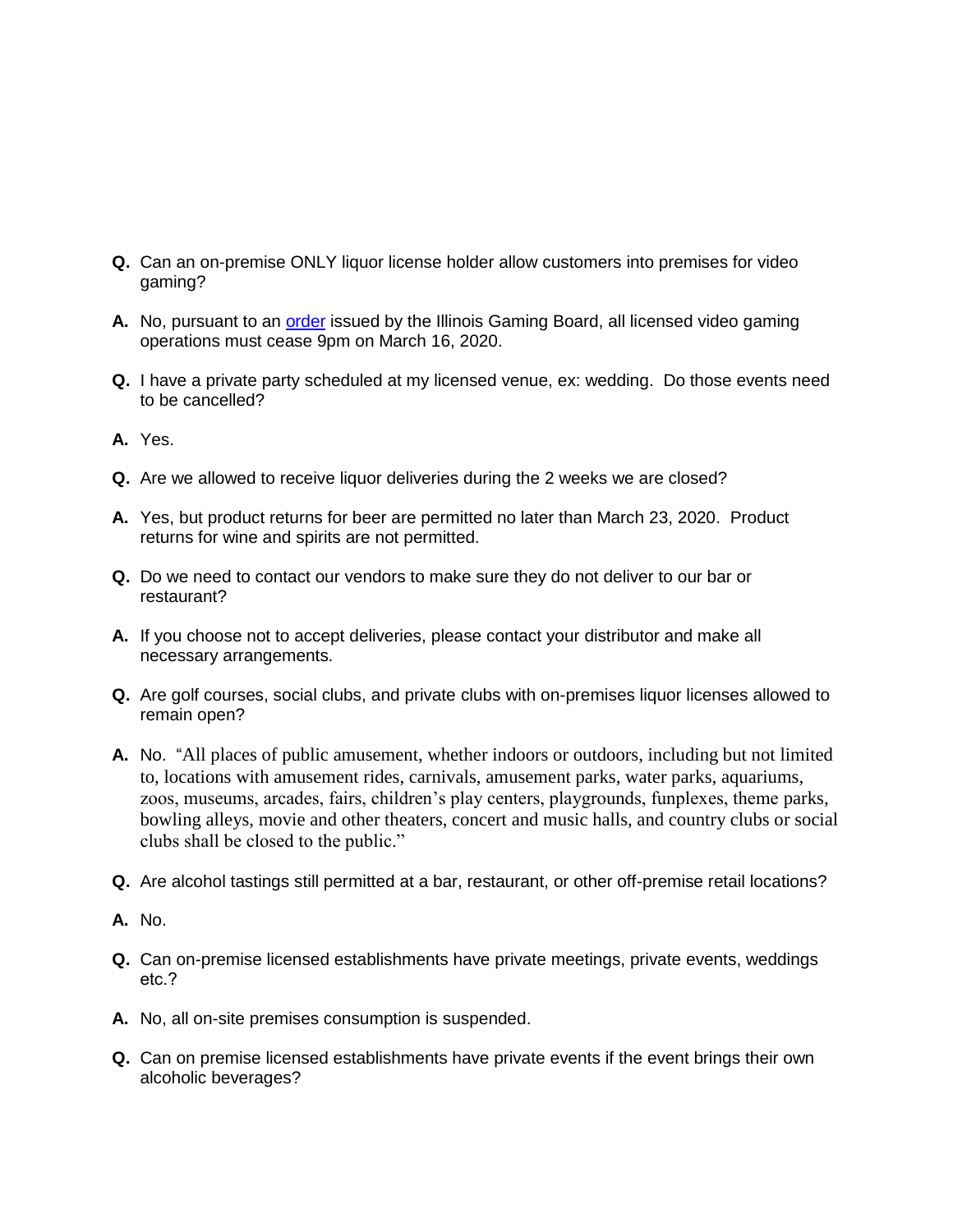- **A.** No.
- **Q.** Can on-premise or off-premises licensed establishments accept deliveries from beer, wine and liquor wholesalers?
- **A.** Yes.
- **Q.** Can growlers and crowlers be sold curbside or drive through?
- **A.** On-premises license holders that are currently authorized to sell to sell growlers and crowlers for off-premises consumption may continue to do so pursuant to the conditions set forth in 235 ILCS 5/6-6.5 and the Executive Order.
- **Q.** Can "Combined" on and off-premise license holders continue to sell packaged alcoholic liquor if they don't sell for on-premise consumption?
- **A.** Yes. Combined on and off-premise license holders may continue to sell packaged alcoholic liquor consistent with Illinois law if they are properly licensed.
- **Q.** Can patrons who purchase pick up meals eat these meals on patios, decks or other area's on licensee's property?
- **A.** No. Consumption on patios, decks or other areas on licensees' property is consider on-site consumption.
- **Q.** Which agencies or law enforcement entities will be enforcing all the new restrictions?
- **A.** All agencies with law enforcement authority, including but not limited to Illinois Liquor Control Commission, Illinois State Police, Illinois Department of Public Health, and Local Law Enforcement may coordinate and enforce the new restrictions as appropriate.
- **Q.** Is the Stay at Home Order statewide or is it only for the County of Cook?
- **A.** The Stay at Home Order is statewide.
- **Q.** Can a retailer that sells carry-out food also sell beer to-go as well.
- **A.** Yes, if authorized by the Local Liquor Control Commission and beer is sold in the original container (or growlers/crowlers sold pursuant to 235 ILCS 5/6-6.5)
- **Q.** Can alcoholic liquor be sold and delivered to a private home?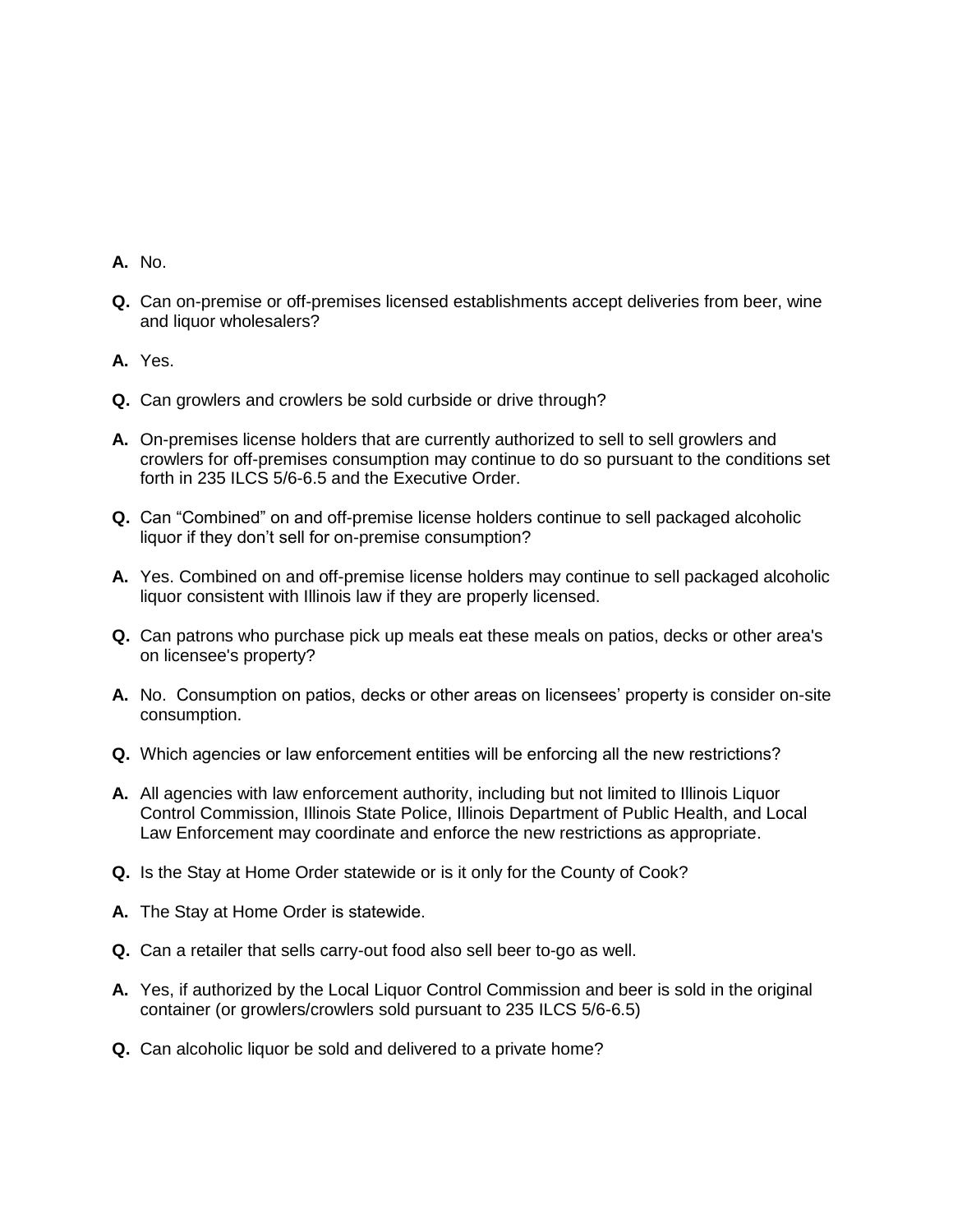- **A.** Subject to the approval of the Local Liquor Control Commission, licensees authorized to conduct retail sales of alcoholic liquor are permitted to provide home delivery of alcoholic liquor in the original container (or growlers/crowlers sold pursuant to 235 ILCS 5/6-6.5).
- **Q.** Can alcoholic liquor be sold for curbside pick-up?
- **A.** Subject to the approval of the Local Liquor Control Commission, licensees authorized to conduct retail sales of alcoholic liquor are permitted to provide curbside pickup of alcoholic liquor in the original container (or growlers/crowlers sold pursuant to 235 ILCS 5/6-6.5).
- **Q.** What are the laws that govern drive-through liquor windows?
- **A.** Subject to the approval of the Local Liquor Control Commission, licensees authorized to conduct retail sales of alcoholic liquor are permitted to provide drive-through service of alcoholic liquor in the original container (or growlers/crowlers sold pursuant to 235 ILCS 5/6- 6.5).
- **Q.** How are grocery stores affected?
- **A.** Grocery stores are not permitted to sell alcoholic liquor for on-premise consumption or conduct tastings. They may continue to sell alcoholic liquor for consumption off-premise if they abide by the Social Distancing requirements of the Stay at Home Order (Section 15)
- **Q.** May a hotel/motel with a liquor license continue to sell food and beverages via room service, mini-bar or to go?
- **A.** Yes, Hotels and motels may sell food and beverages to the extent used for lodging and delivery or carry-out food services.
- **Q**. May a non-resident dealer or manufacturer of alcoholic liquor sell or deliver alcoholic liquor to a licensed distributor if the distributor has not expressly authorized such sale and delivery?
- **A.** No.
- **Q**. May a retailer return beer to a licensed distributor?
- **A**. Yes. Beer may be returned for any reason authorized by the Illinois Liquor Control Act (235 ILCS 5/6-5.5) OR for any reason if the beer was purchased and delivered to the retailer on or before March 23, 2020 and subject to the acceptance and legal conditions of the return required by the distributor.
- **Q**. May a retailer return wine and spirits to a licensed distributor?